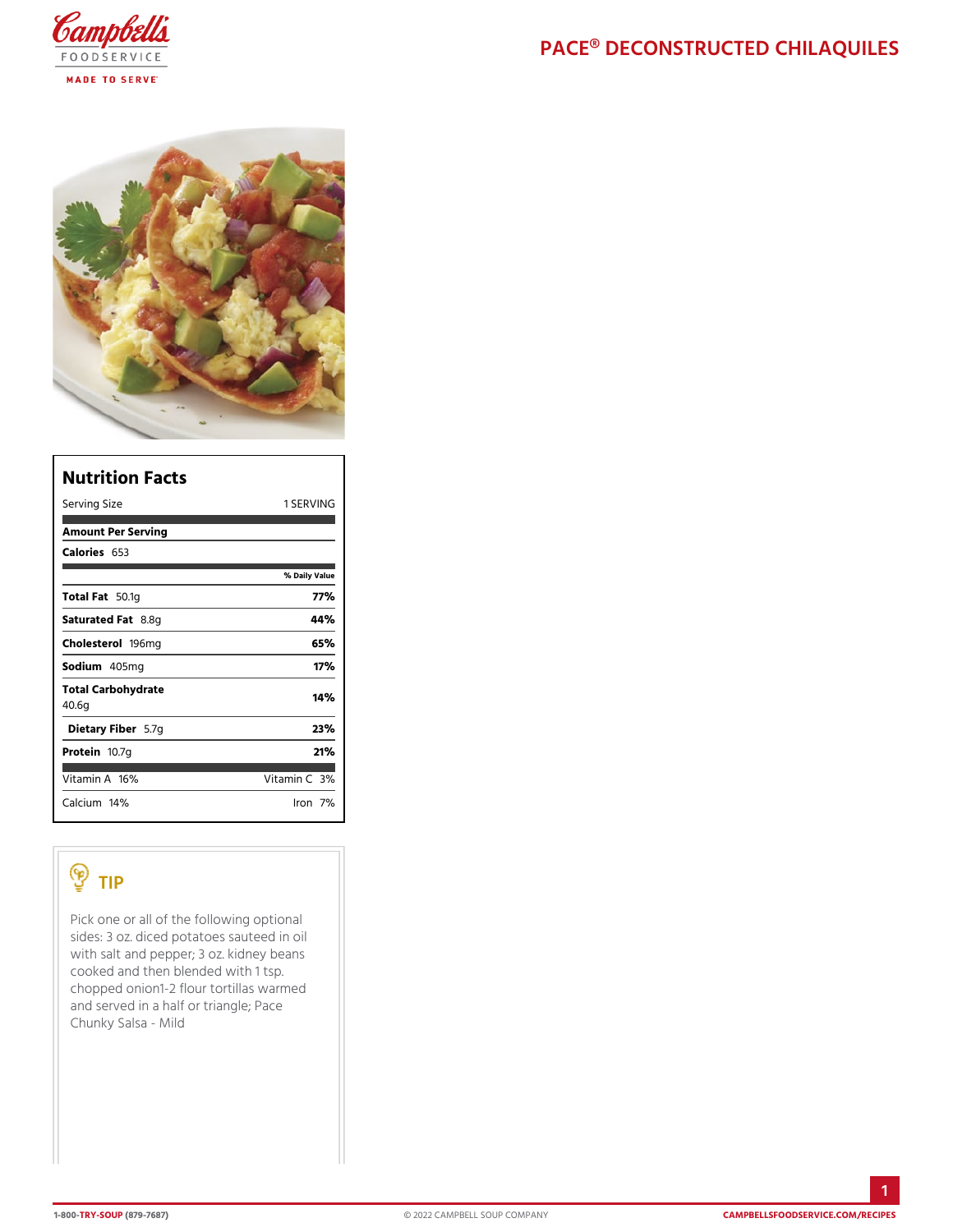# PACE® DECONSTRUCTED C

 $*$  It will help with the frying if are a little dry. If they are fre first, put them in a warm oven minutes first to dry them out a proceed



### Serving & Size 1 SERVING

Corn tortillas, avocado, and eg with Pace® Mild Chunky Salsa t delectable Chilaquiles. Topped onion and cilantro to bring an a flair to any menu.

| <b>INGREDIENTS</b>                                              |       | WEIGH MEASU |  |
|-----------------------------------------------------------------|-------|-------------|--|
| corn oil                                                        | 330z. |             |  |
| corn tortilla, cut into quarters beford fliby.ing               |       |             |  |
| Pace® Chunky Sal3a - Milg <sub>2 oz.</sub> 1 jars<br>ounce each |       |             |  |
| cream cheese, softened                                          | 8 oz. |             |  |
| e g g                                                           |       | $24$ ea.    |  |
| kosher salt                                                     |       |             |  |
| red onion, large, diced                                         |       | 11oz. 2 ea. |  |
| cilantro, whole, bunch (es), finely ch®oppzed 1 bunches         |       |             |  |
| avocado, peeled, pitted, cubed 7 oz. 1 ea.                      |       |             |  |